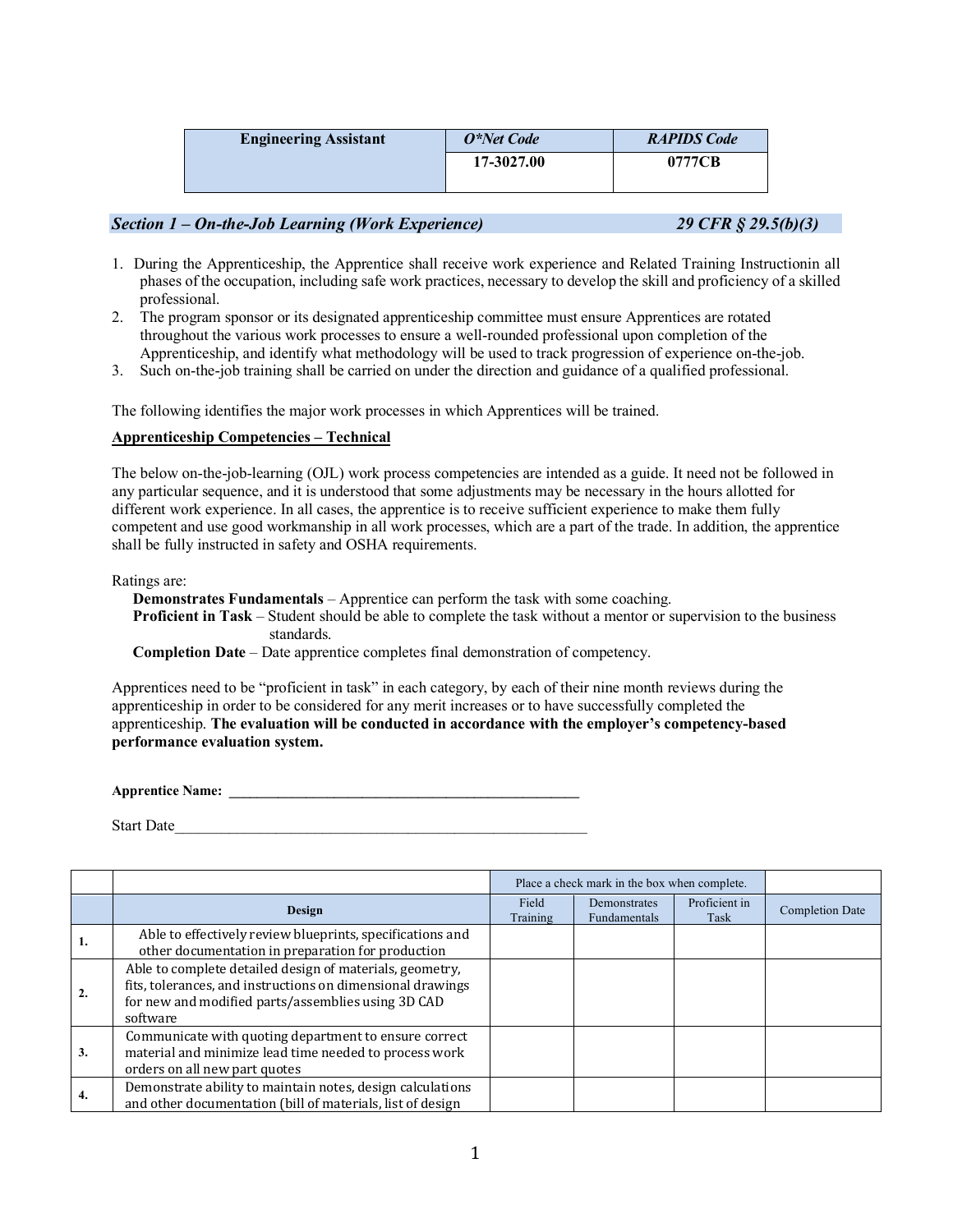|     | parameters and performance standards,) for future<br>reference using the departmental filing guidelines |                       |                              |                       |                        |
|-----|---------------------------------------------------------------------------------------------------------|-----------------------|------------------------------|-----------------------|------------------------|
|     | Able to revise and update existing drawings to reflect                                                  |                       |                              |                       |                        |
| 5.  | design changes in collaboration with engineers, designers,                                              |                       |                              |                       |                        |
|     | and/or requestors                                                                                       |                       |                              |                       |                        |
|     |                                                                                                         |                       |                              |                       |                        |
|     | Able to follow through project execution with machine                                                   |                       |                              |                       |                        |
| 6.  | shop, welding, assembly, and any other necessary                                                        |                       |                              |                       |                        |
|     | departments                                                                                             |                       |                              |                       |                        |
|     | Manufacturing                                                                                           | Field<br>Training     | Demonstrates<br>Fundamentals | Proficient in<br>Task | <b>Completion Date</b> |
| 7.  | Able to perform basic machining processes accurately                                                    |                       |                              |                       |                        |
|     | within specified tolerances                                                                             |                       |                              |                       |                        |
| 8.  | Able to create and test prototypes and/or new parts for<br>existing machines                            |                       |                              |                       |                        |
|     | Demonstrate ability to consistently and correctly assemble                                              |                       |                              |                       |                        |
| 9.  | machine components, sub-assemblies, nests and gauges                                                    |                       |                              |                       |                        |
|     | independently                                                                                           |                       |                              |                       |                        |
| 10. | Demonstrate knowledge of welding and basic machine<br>safety                                            |                       |                              |                       |                        |
| 11. | Able to suggest improvements to current production<br>models and processes                              |                       |                              |                       |                        |
|     | Able to effectively estimate time, cost, and quality for projects                                       |                       |                              |                       |                        |
| 12  | including fabrication of individual components/assemblies                                               | Field                 | Demonstrates                 | Proficient in         | <b>Completion Date</b> |
|     | and making simple machine modifications.                                                                | Training              | Fundamentals                 | Task                  |                        |
| 12. | Demonstrate knowledge of LEAN manufacturing by                                                          |                       |                              |                       |                        |
|     | implementing its principles throughout projects                                                         |                       |                              |                       |                        |
|     | <b>Quality/Measurements</b>                                                                             | <b>Field Training</b> | Demonstrates<br>Fundamentals | Proficient in Task    | <b>Completion Date</b> |
|     | Demonstrate proficiency in the use of precise                                                           |                       |                              |                       |                        |
| 13. | measurement equipment such as calipers, micrometers,                                                    |                       |                              |                       |                        |
|     | etc.                                                                                                    |                       |                              |                       |                        |
|     | Able to inspect machined and purchased components to                                                    |                       |                              |                       |                        |
| 14. | ensure quality                                                                                          |                       |                              |                       |                        |
|     | Able to evaluate components and processes to identify                                                   |                       |                              |                       |                        |
| 15. |                                                                                                         |                       |                              |                       |                        |
|     | opportunities for improvements in quality and reliability.                                              |                       | Demonstrates                 |                       |                        |
|     | Mechanical                                                                                              | <b>Field Training</b> | Fundamentals                 | Proficient in Task    | <b>Completion Date</b> |
| 16. | Able to correctly troubleshoot and repair various                                                       |                       |                              |                       |                        |
|     | mechanical problems                                                                                     |                       |                              |                       |                        |
| 17. | Able to select proper mechanical components for a given                                                 |                       |                              |                       |                        |
|     | application                                                                                             |                       |                              |                       |                        |
| 18. | Demonstrate ability to correctly perform preventative                                                   |                       |                              |                       |                        |
|     | maintenance procedures on existing equipment.                                                           |                       |                              |                       |                        |
|     | <b>Electrical</b>                                                                                       | Field Training        | Demonstrates<br>Fundamentals | Proficient in Task    | <b>Completion Date</b> |
| 19. | Able to correctly troubleshoot & repair various electrical<br>problems                                  |                       |                              |                       |                        |
| 20. | Demonstrate ability to read and write electrical<br>schematics and modify electrical control boxes.     |                       |                              |                       |                        |
|     | Demonstrates knowledge of electrical standards and                                                      |                       |                              |                       |                        |
| 21. | codes                                                                                                   |                       |                              |                       |                        |
|     | Demonstrate ability to select, install, and wire standard                                               |                       |                              |                       |                        |
| 22. | industrial control components according to project                                                      |                       |                              |                       |                        |
|     | requirements and design intent with minimal support                                                     |                       |                              |                       |                        |
|     | from an electrical designer or engineer                                                                 |                       |                              |                       |                        |
| 23. | Demonstrate ability to select proper electrical                                                         |                       |                              |                       |                        |
|     | components for a given application. Able to evaluate                                                    |                       |                              |                       |                        |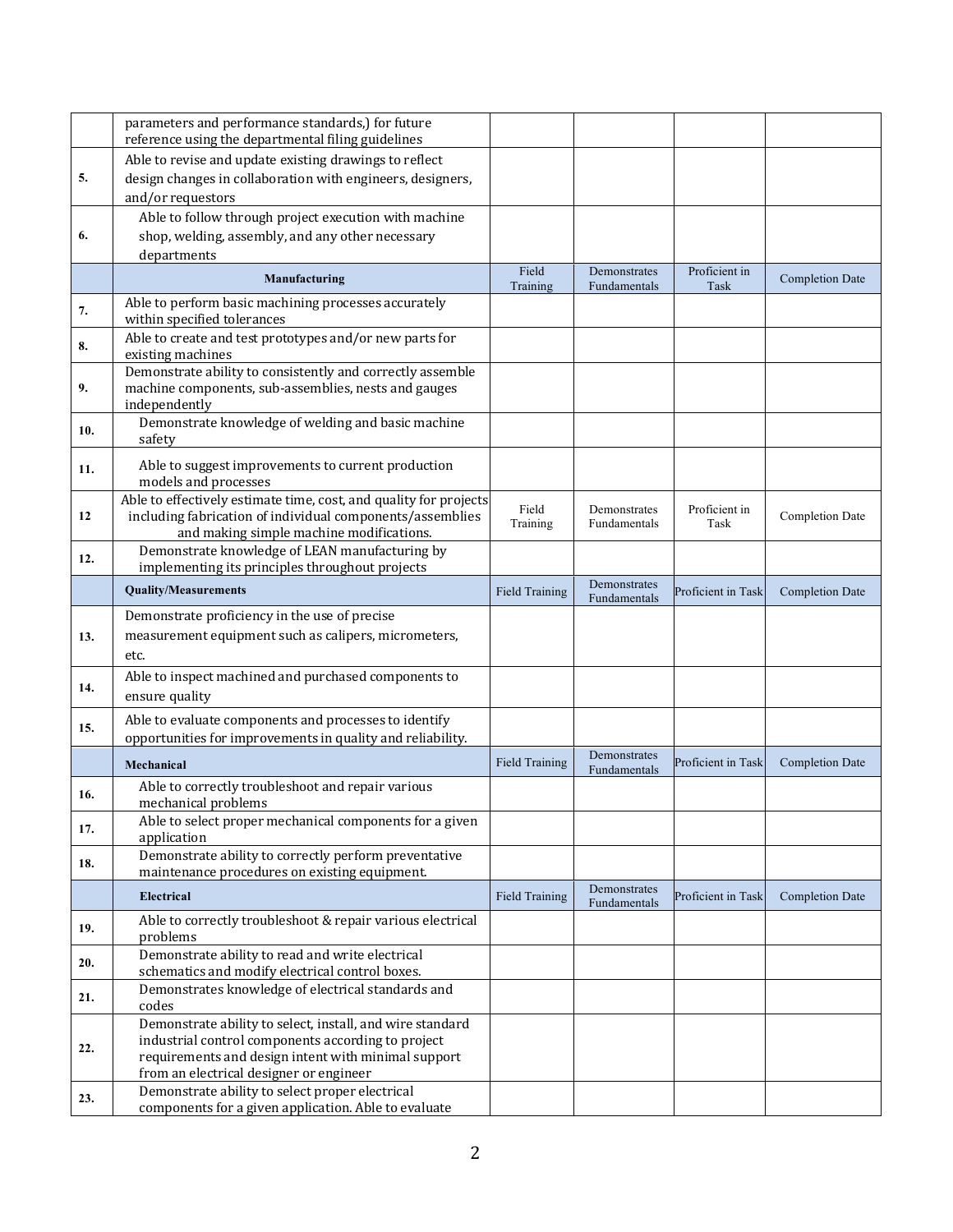|     | several options based on technical information and<br>make an informed decision.                                                                                |                |                              |                    |                 |
|-----|-----------------------------------------------------------------------------------------------------------------------------------------------------------------|----------------|------------------------------|--------------------|-----------------|
| 24. | Able to correctly maintain existing equipment                                                                                                                   |                |                              |                    |                 |
|     | <b>Miscellaneous</b>                                                                                                                                            | Field Training | Demonstrates<br>Fundamentals | Proficient in Task | Completion Date |
| 25. | Demonstrate ability to adapt to new technologies<br>through formal training, seminars, publications,<br>mentoring, and/or self-teaching                         |                |                              |                    |                 |
| 26. | Demonstrate ability to utilize tools such as Gantt charts,<br>risk analysis, network diagrams, workflow tools, etc. for<br>project management purposes          |                |                              |                    |                 |
| 27. | Able to utilize basic computer programs (Word,<br>spreadsheets, PowerPoint, etc.) to effectively organize,<br>compute, and present information                  |                |                              |                    |                 |
| 28. | Demonstrate ability to communicate professionally with<br>peers and mentors to obtain feedback, document the<br>interactions, and implement recommended changes |                |                              |                    |                 |
| 29. | Able to identify personal strengths that can benefit a<br>problem-solving team                                                                                  |                |                              |                    |                 |
| 30. | Understand the significance of teamwork and<br>communication                                                                                                    |                |                              |                    |                 |

**Date Completed**: \_\_\_\_\_\_\_\_\_\_\_\_\_\_\_\_\_\_\_\_\_\_\_\_\_\_\_\_\_\_\_\_\_\_\_\_\_\_\_\_\_\_\_

**Apprentice:\_\_\_\_\_\_\_\_\_\_\_\_\_\_\_\_\_\_\_\_\_\_\_\_\_\_\_\_\_\_\_\_\_\_\_\_\_\_\_\_\_\_\_\_\_\_\_\_\_\_**

**Mentor:\_\_\_\_\_\_\_\_\_\_\_\_\_\_\_\_\_\_\_\_\_\_\_\_\_\_\_\_\_\_\_\_\_\_\_\_\_\_\_\_\_\_\_\_\_\_\_\_\_\_\_\_\_\_**

**Supervisor:\_\_\_\_\_\_\_\_\_\_\_\_\_\_\_\_\_\_\_\_\_\_\_\_\_\_\_\_\_\_\_\_\_\_\_\_\_\_\_\_\_\_\_\_\_\_\_\_\_\_\_**

**Career Academy of Pella:\_\_\_\_\_\_\_\_\_\_\_\_\_\_\_\_\_\_\_\_\_\_\_\_\_\_\_\_\_\_\_\_\_\_\_\_\_\_\_\_\_\_\_\_\_\_\_\_**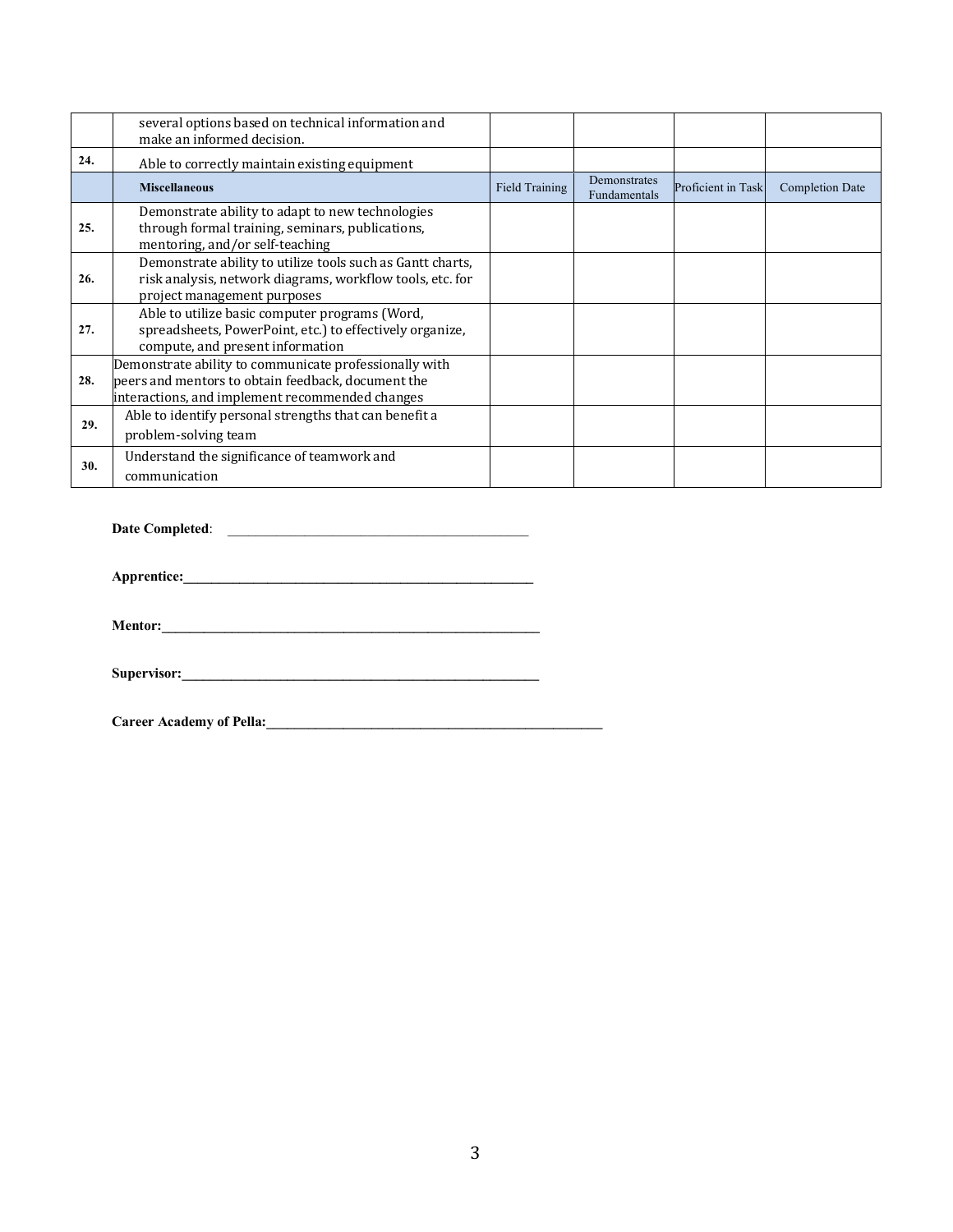## **Apprenticeship Competencies – Behavioral**

In addition to mastering all of the essential technical competencies, an apprentice must consistently demonstrate at an acceptable level the following behavioral competencies in order to complete the apprenticeship.

Ratings are:

(4) Exceeds targets; (3) Consistently achieves targets; (2) Meets some targets;

(1) Not meeting targets; or (N/A) Not applicable.

Apprentices need to receive at least a "3" ranking in each category, by each of their nine month reviews during the apprenticeship in order to be considered for any merit increases or to have successfully completed the apprenticeship. **The evaluation will be conducted in accordance with the employer's competency-based performance evaluation system.**

| Ranking          |                                                                     |   |   |   |     |
|------------------|---------------------------------------------------------------------|---|---|---|-----|
| Item $#$         | <b>Behavioral Competencies</b>                                      | 4 | 3 | 2 | N/A |
|                  | Participation in team discussions/meetings                          |   |   |   |     |
| $\overline{2}$ . | Focus in team discussions/meetings                                  |   |   |   |     |
| $\overline{3}$ . | Focus during independent work                                       |   |   |   |     |
| $\overline{4}$ . | Openness to new ideas and change                                    |   |   |   |     |
| 5.               | Ability to deal with ambiguity by exploring, asking questions, etc. |   |   |   |     |
| 6.               | Knows when to ask for help                                          |   |   |   |     |
| $\overline{7}$ . | Able to demonstrate effective group presentation skills             |   |   |   |     |
| 8.               | Able to demonstrate effective one-on-one communication skills       |   |   |   |     |
| 9.               | Maintains an acceptable attendance record                           |   |   |   |     |
| 10.              | Reports to work on time                                             |   |   |   |     |
| 11.              | Completes assigned tasks on time                                    |   |   |   |     |
| 12.              | Uses appropriate language                                           |   |   |   |     |
| 13.              | Demonstrates respect for customers, co-workers and supervisors      |   |   |   |     |
| 14.              | Demonstrates trust, honesty and integrity                           |   |   |   |     |
| 15.              | Requests and performs work assignments without prompting            |   |   |   |     |
| 16.              | Appropriately cares for personal dress, grooming and hygiene        |   |   |   |     |
| 17.              | Maintains a positive attitude                                       |   |   |   |     |
| 18.              | Cooperates with and assists co-workers                              |   |   |   |     |
| 19.              | Follows instructions/directions                                     |   |   |   |     |
| 20.              | Able to work under supervision                                      |   |   |   |     |
| 21.              | Able to accept constructive feedback and criticism                  |   |   |   |     |
| 22.              | Able to follow safety rules                                         |   |   |   |     |
| 23.              | Able to take care of equipment and work place                       |   |   |   |     |
| 24.              | Able to keep work area neat and clean                               |   |   |   |     |
| 25.              | Able to meet supervisor's work standards                            |   |   |   |     |
| 26.              | Able to not let personal life interfere with work                   |   |   |   |     |
| 27.              | Adheres to work policies/rules/regulations                          |   |   |   |     |
|                  |                                                                     |   |   |   |     |

## **Apprentice Name: \_\_\_\_\_\_\_\_\_\_\_\_\_\_\_\_\_\_\_\_\_\_\_\_\_\_\_\_\_\_\_\_\_\_\_\_\_\_\_\_\_\_\_\_\_\_\_\_\_\_**

Date Completed: Supervisor/Trainer: